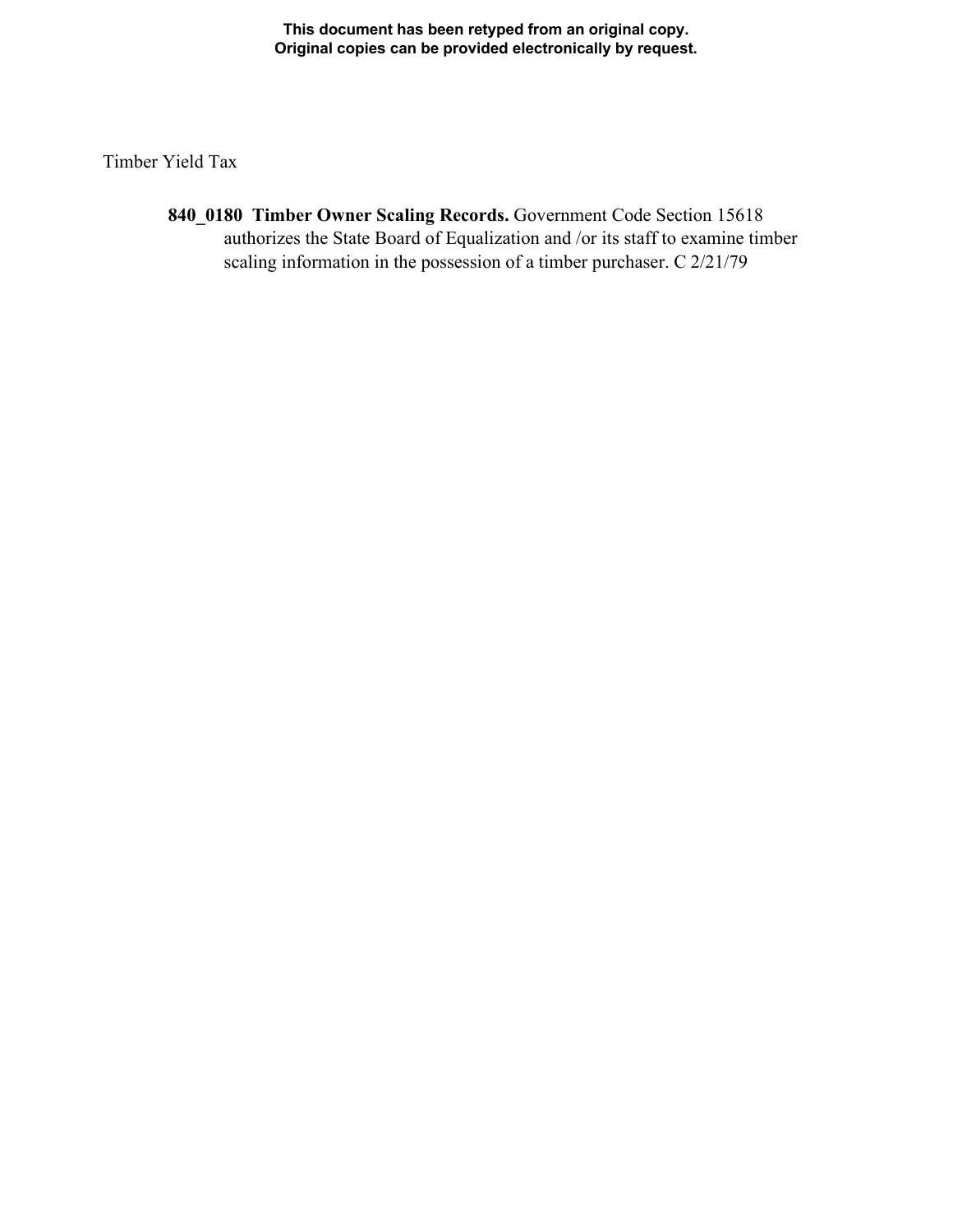(916) 445-8485

February 21, 1979

Dear (Redacted)

RE: HP 1-77-507-M YT100878

This is in response to your January 26,1979, letter and in furtherance of (Redacted) January 22, 1979, letter to you requesting certain information pertaining to your Company's purchase of timber through Sawyer Logging Harvested from land owned by Mr. and Mrs. Love.

Section 15618 of the Government Code provides as follows:

"The board (State Board of Equalization) may examine, as a board, individually, or through its staff, the books, accounts, and papers of all persons required to report to it or having knowledge of the affairs of those required so to report."

Thus, your belief that the information requested should be presented to the Board's Timber Tax Division by the Loves rather than by your Company directly is legally unsupportable.

We again request your cooperation in furnishing to the Board's Timber Tax Division the information pertaining to the above-mentioned purchase.

Very truly yours,

James K. McManigal, Jr. Tax Counsel

JKM:fr

CC: Mr. T. F. Jordan Bc: Mr. Glenn L. Rigby

NOTE: In the event that the information requested is not forthcoming, resort to the Board's Subpoena power as authorized by Section 15613 of the Government Code may become necessary, either against Philo Lumber Company or the Loves. Alternatively, Sections 38411 and 38421 of the Rev. & Tax. Code provide for estimated determinations. Such a determination could be issued….